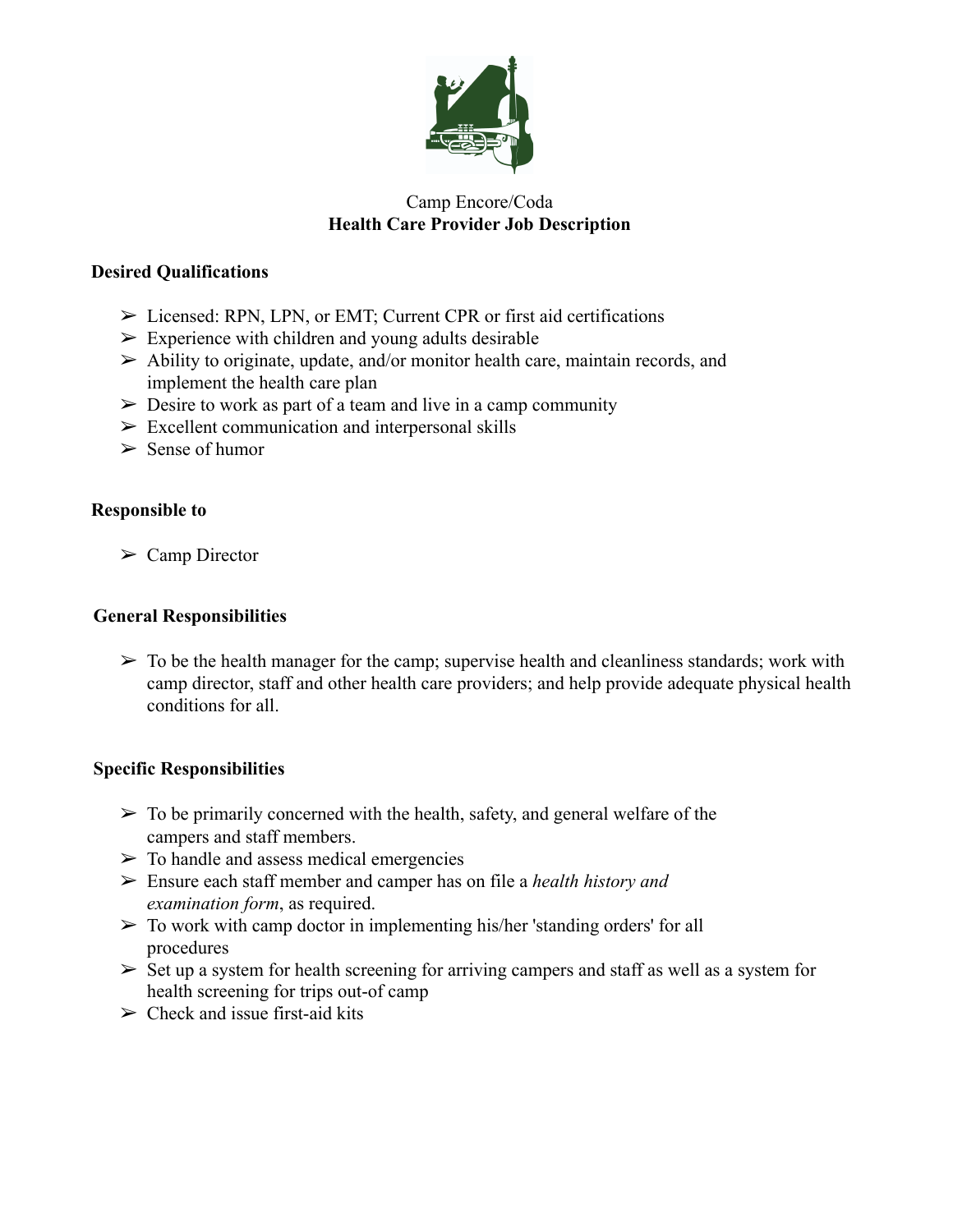- $\geq$  Conduct inventory of supplies, and work with directors in planning and purchasing necessary supplies for the health center and camp at large, ensuring timely arrival of supplies.
- $\triangleright$  Follow established medical routines including record keeping in the daily medical log, disposal of medical waste, managing and safeguarding medications, and utilizing approved standing orders.
- $\triangleright$  Participate in and lead specific areas of staff training pertaining to camp health and safety, CPR, first aid, and use of universal precautions for infectious control.
- $\triangleright$  To determine whether or not a camper or staff member can be treated at camp or needs to be seen by medical/dental personnel in the community and then schedule those appointments
- $\triangleright$  Inform office manager of appointments so that a driver can be arranged
- $\triangleright$  To dispense necessary pills and other routine medications to campers and staff as necessary
- $\triangleright$  To see that all aspects of operation of the Health Care Center are in compliance with Maine State Law and the accreditation standards of the American Camping Association
- $\triangleright$  To care for individuals who must temporarily stay at the Health Care Center in whatever ways are necessary.
- $\triangleright$  To pack up the Health Care Center for storage at the end of the camp season.
- $\triangleright$  To maintain the Health Care Center in a neat and clean way, so that it is suitable to provide service to the camp at all times. This includes changing sheets and other daily maintenance. Infirmary Laundry will be done by the camp cleaning person.
- $>$  1st session nurses shall prepare the 'hot sheet' for both the 1st and the 2nd session
- $\triangleright$  The day shift health care provider shall be on duty from 7:00 AM to 5:15 PM; the night shift health care provider shall be on duty from 5:00PM to 7:00 AM
- $\triangleright$  The day shift nurse has one day off per week.
- $\triangleright$  The night shift nurse has two evenings off per week from 5:00 PM to 11:00 PM
- $\triangleright$  Keep accident/incident reports that can be used for risk-management assessment.
- $\triangleright$  Prepare a summary and evaluation of the camp season including inventories, staff evaluations, camper reports on health problems, and make recommendations for the following season
- $\triangleright$  These are not the only duties to be performed. Some duties may be reassigned and other duties may be assigned as required.

# **COVID Policy**

Staff members will need to comply with all guidelines and requirements set by the State of Maine, the US CDC, and Camp Encore/Coda. These guidelines and requirements are constantly evolving and will not be known until the start of camp. They also may change during the camp season. Staff members will need to be flexible, comply with mask-wearing mandates, and be willing to assist with cleaning, supervision of camper hand washing, and other COVID related duties as required.